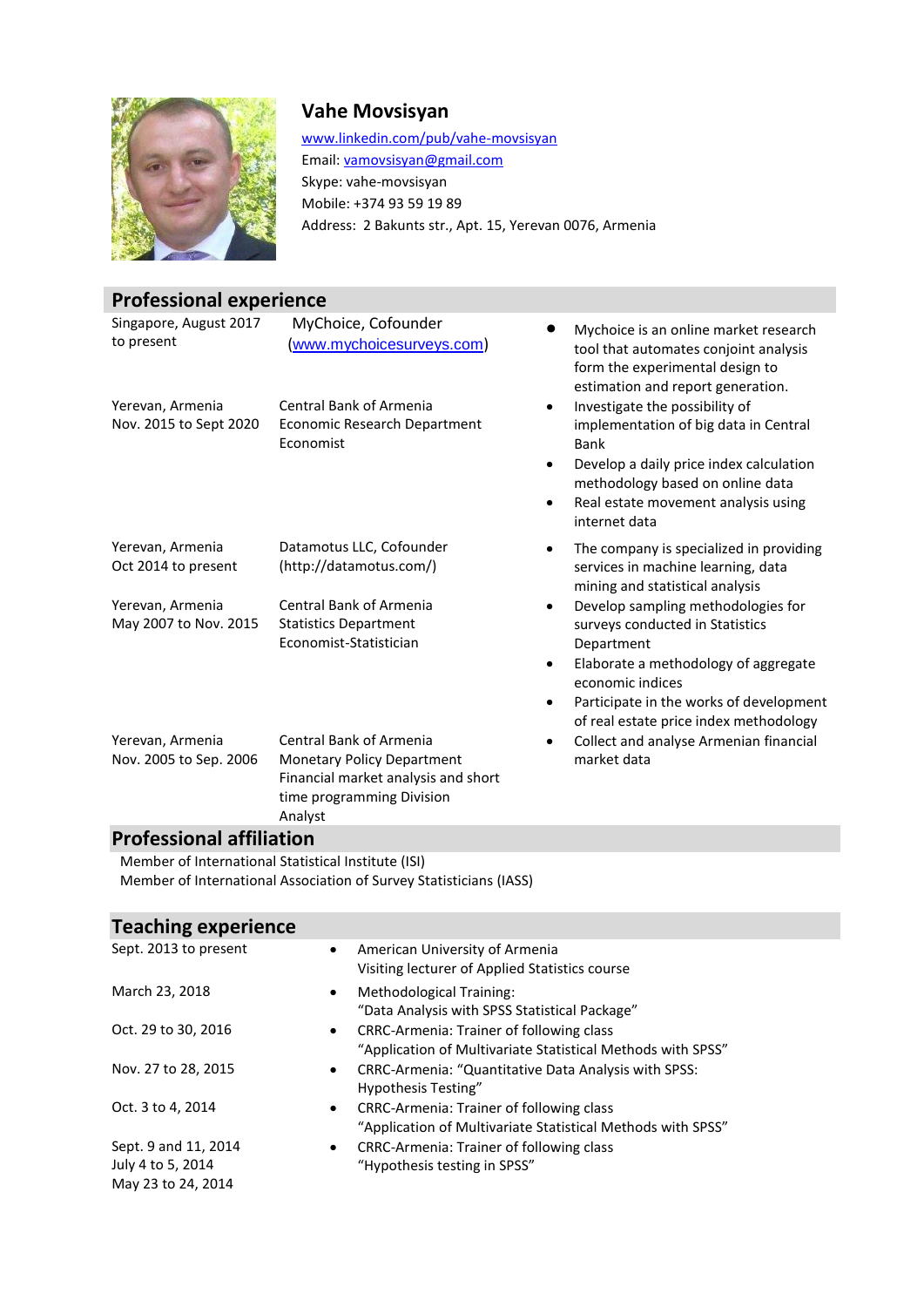| April 25 to 26, 2014<br>March 28 to 29, 2014<br>Feb. 28 - March 01, 2014<br>Dec. 3 to 5, 2013<br>$\bullet$ |                                                                                                                                                                                                                                     | CRRC-Armenia: Trainer of following class<br>"Quantitative Data Analysis with SPSS"                                                           |
|------------------------------------------------------------------------------------------------------------|-------------------------------------------------------------------------------------------------------------------------------------------------------------------------------------------------------------------------------------|----------------------------------------------------------------------------------------------------------------------------------------------|
|                                                                                                            | CRRC-Armenia: Trainer of following class<br>"Social Survey Data Analysis in SPSS"                                                                                                                                                   |                                                                                                                                              |
| July 25 to 26, 2012<br>$\bullet$                                                                           | CRRC-Armenia: Trainer of following class<br>"Analysis of Statistical Data and Presentation of Findings Using SPSS"                                                                                                                  |                                                                                                                                              |
| Oct. 7 to 9, 2010                                                                                          | CRRC-Armenia: Trainer of following class<br>"SPSS Analysis of Missing Values in Statistical Databases"                                                                                                                              |                                                                                                                                              |
| Sep. 2007 to Jan. 2008<br>$\bullet$<br>Sep. 2005 to Jan. 2006<br>$\bullet$                                 | Moscow State University of Economics, Statistics and Informatics: Yerevan<br>branch: Lecturer:<br><b>Statistics</b><br>Socio-Economic Statistics<br>Institute of Applied Biotechnologies: Lecturer:<br>General theory of Statistics |                                                                                                                                              |
|                                                                                                            |                                                                                                                                                                                                                                     | Socio-Economic Statistics                                                                                                                    |
| <b>Education</b>                                                                                           |                                                                                                                                                                                                                                     |                                                                                                                                              |
| Moscow State University of Economics,<br><b>Statistics and Informatics</b><br>2004 to 2007                 | $\bullet$                                                                                                                                                                                                                           | Ph.D. in Economics<br><b>Concentration: Mathematical statistics and Econometrics</b>                                                         |
| Armenian State Institute of Economics<br>1999 to 2004                                                      |                                                                                                                                                                                                                                     | Diploma in Economics<br>Concentration: Mathematical methods and Transaction Analyses in<br>Economy<br>Qualification: Economist-mathematician |
| <b>Trainings and Conferences</b>                                                                           |                                                                                                                                                                                                                                     |                                                                                                                                              |
| Yerevan, Armenia                                                                                           | $\bullet$                                                                                                                                                                                                                           | Armenian Economic Association 2018 annual                                                                                                    |
| June 14 to 16, 2018                                                                                        |                                                                                                                                                                                                                                     | Conference                                                                                                                                   |
| Marrakech, Morocco<br>July 16 to 21, 2017                                                                  | ٠                                                                                                                                                                                                                                   | International Statistics Institute (ISI)<br><b>61ST WORLD STATISTICS CONGRESS</b>                                                            |
| Frankfurt am Main, Germany<br>April 12 to 14, 2016                                                         | ٠                                                                                                                                                                                                                                   | Deutsche Bundesbank<br>Big data and central banking panel expert                                                                             |
| Frankfurt am Main, Germany<br>$\bullet$<br>Nov. 10 to 14, 2014                                             | ٠                                                                                                                                                                                                                                   | Deutsche Bundesbank<br>Seminar: X-13ARMIA-SEATS-seasonal adjustment of economic<br>data                                                      |
| Hong Kong, China<br>August 25 to 30, 2013                                                                  |                                                                                                                                                                                                                                     | The 59th World Statistics Congress of the International<br>Statistical Institute                                                             |
| Shenzhen, China,<br>$\bullet$<br>August 23, 2013                                                           | $\bullet$                                                                                                                                                                                                                           | Irving Fischer Committee Seminar<br>"Measuring structural change in the financial system after the<br>crisis"                                |
| Tbilisi, Georgia<br>$\bullet$<br>June 20, 2013                                                             | $\bullet$                                                                                                                                                                                                                           | CRRC Georgia: CRRC Research Methods Conference                                                                                               |
| Tsakhkadzor, Armenia<br>$\bullet$<br>June 6, 2013                                                          | $\bullet$                                                                                                                                                                                                                           | CRRC-Armenia: Conference on "Social Capital: Definitions,<br>Applications, Cultural Contexts"                                                |
| Frankfurt am Main, Germany<br>$\bullet$<br>Sept. 17 to 21, 2012                                            | $\bullet$                                                                                                                                                                                                                           | Deutsche Bundesbank<br>Seminar: Economic indices construction methodology                                                                    |
| Tsakhkadzor, Armenia<br>June 26 - July 6, 2012                                                             | $\bullet$                                                                                                                                                                                                                           | VIII International Conference "Multivariate Statistical analysis<br>and econometrics"                                                        |
| Dublin, Ireland<br>$\bullet$<br>August 21 to 26, 2011                                                      | $\bullet$                                                                                                                                                                                                                           | The 58th World Statistics Congress of the International<br><b>Statistical Institute</b>                                                      |
| Pisa, Italy                                                                                                | $\bullet$                                                                                                                                                                                                                           | <b>ITACOSM</b>                                                                                                                               |
| June 27 to 29, 2011                                                                                        |                                                                                                                                                                                                                                     | Conference: Survey Research methods and applications                                                                                         |
| Frankfurt am Main, Germany<br>Oct. 18 to 22, 2010                                                          |                                                                                                                                                                                                                                     | Deutsche Bundesbank<br>Seminar: Using surveys in Monetary policy                                                                             |